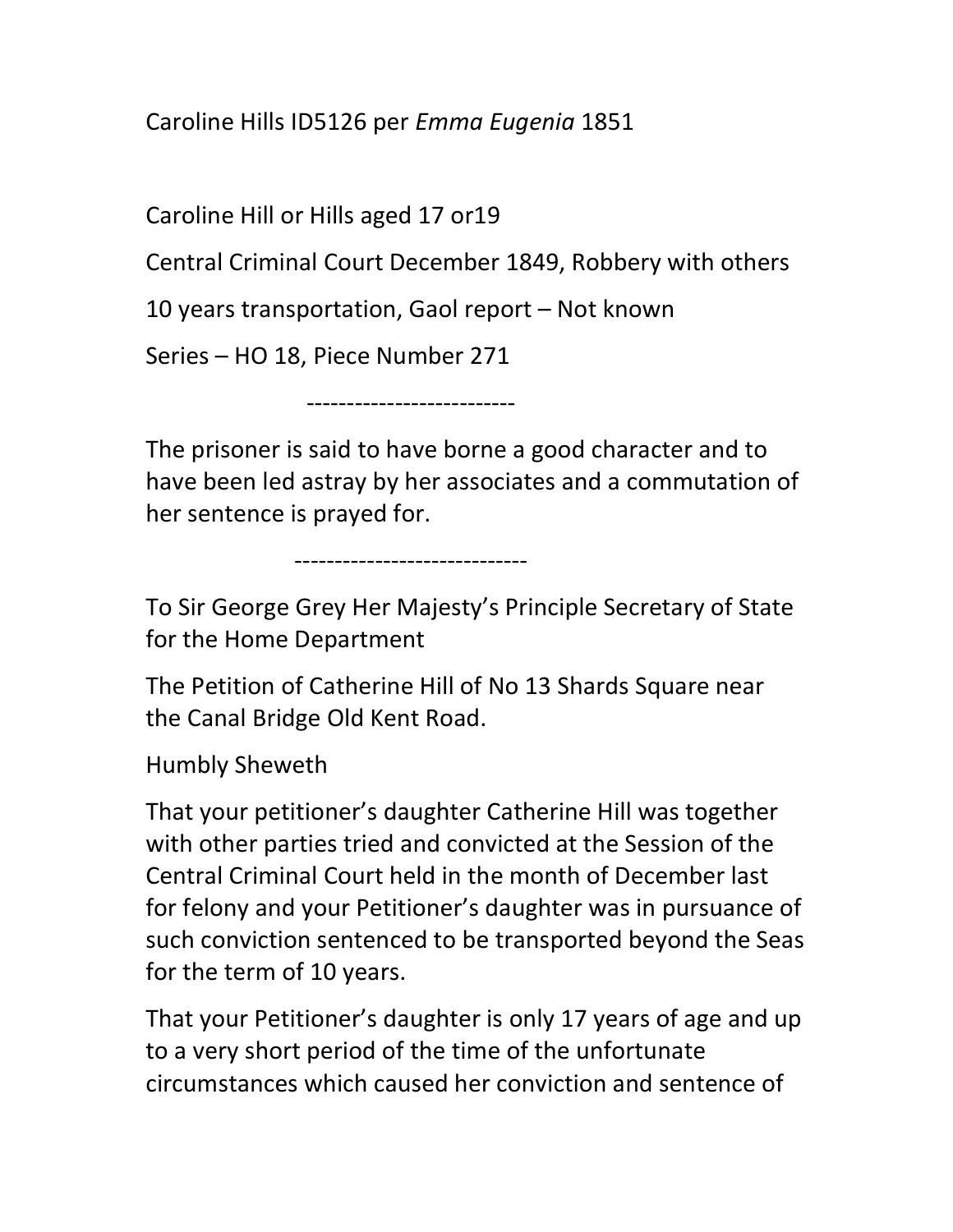transportation as before set forth resided under the roof of your Petitioner and conducted herself in a most exemplary manner and bore the character of an honest and industrious girl, your Petitioner having constantly instilled into the mind of her unfortunate daughter from her childhood the precepts of honesty and industry and your Petitioner is confident that she had been seduced from the Path of Rectitude by the evil

[ ] of others who being deeply steeped in crime themselves are ever ready to make victims of those who have not sufficient strength of mind to withstand their evil persuasions and to whose previous advice your Petitioner's daughter owes her present degraded and unfortunate position but you Petitioner still hopes that although the morals of her child have become tainted they were not so far gone to preclude the possibility of her becoming reclaimed.

That your Petitioner and her family have always borne irreproachable characters and your Petitioner as also her family are in a state of the greatest misery and distress at the offence so committed by your Petitioner's daughter and fell most deeply the disgrace entailed upon your Petitioner and her family by your Petitioners daughter having this severed from the Path of Rectitude but your Petitioner feeling for and sympathising with her unfortunate daughter(as it is the duty of every parent to do so) for the unfortunate situation in which she has plunged herself by her offence against the Laws by having allowed herself to become the dupe of others your Petitioner is induced by the advice of her friends to present this Petition to the Right Honourable the Secretary of State for the Home Department in the earnest and sincere hope that if mercy can be shown to persons in the unfortunate position of your Petitioners daughter that the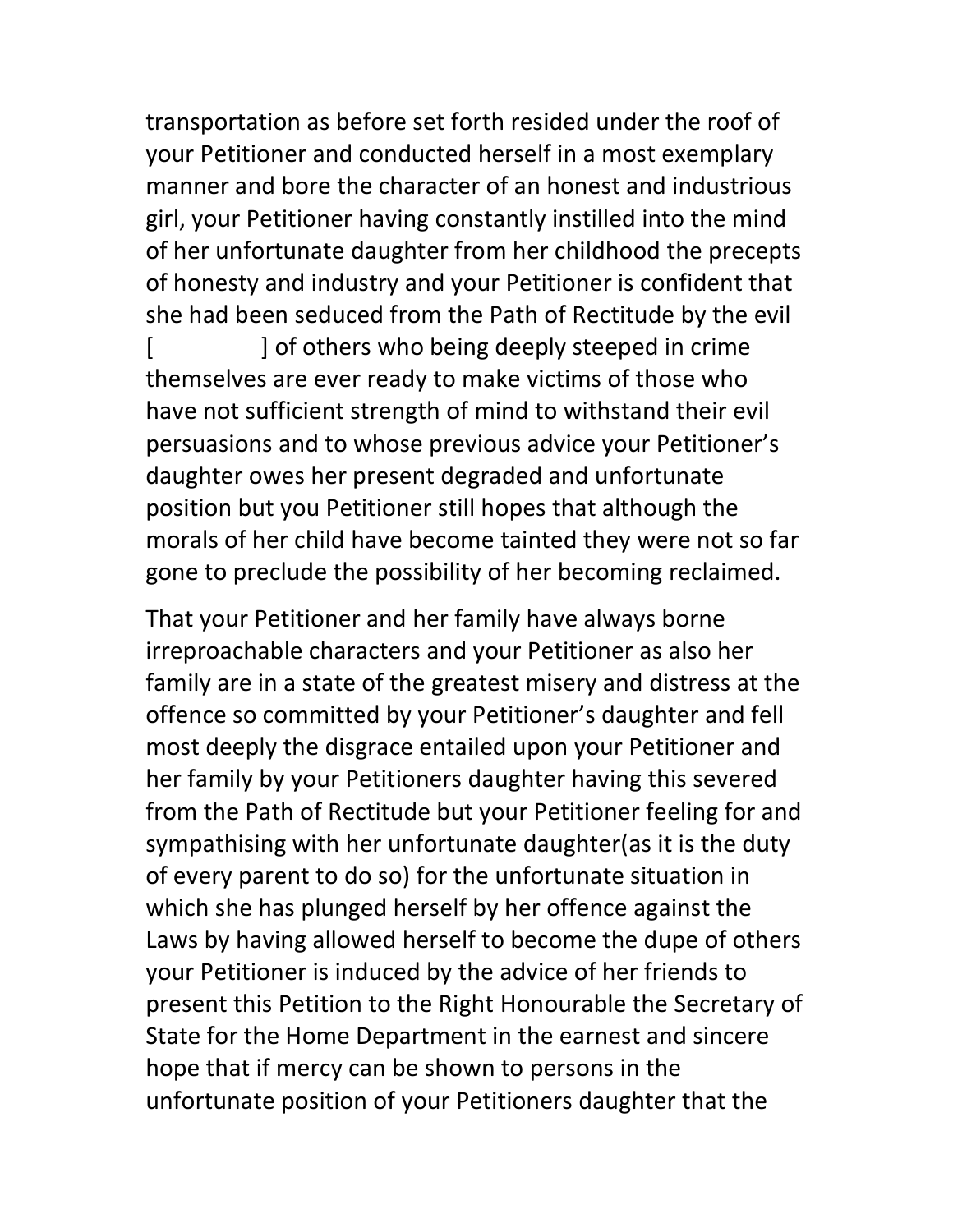hand of mercy may be extended to her so that the sentence of transportation so passed upon her may not be carried out to its full extent your Petitioner ( in the event of her appeal for mercy for her unfortunate daughter being successful) sincerely hoping that whatever punishment may be substituted in lieu thereof it will through the blessing of divine providence so act upon your Petitioners daughter that she may become reformed and eventually be a good honest and respected member of the family and society.

That your Petitioner has been informed that since the conviction of her daughter the woman Julia Collins (one of the parties convicted with her) has disclosed to your Petitioners daughter where the Prosecutors watch, chain and other articles were disposed of and which your petitioners daughter had communicated to him and your petitioner sincerely hopes that such disclosure will lead to the Prosecutor recovering his property and your Petitioner further states that her unfortunate daughter never knew what had become of such property until she was so informed of the woman Collins since her conviction as aforesaid your Petitioners daughter being entirely the dupe of the more guilty parties.

Your Petitioner therefore most humbly but earnestly prays the Right Honourable The Secretary of State for the Home Department to take the case of her unfortunate daughter into his merciful and serious consideration so that if any mitigating circumstances can be found therein that the Right Honourable Secretary may be pleased to recommend her Most Gracious majesty to cause such a commutation of the sentence of transportation so passed upon her daughter as